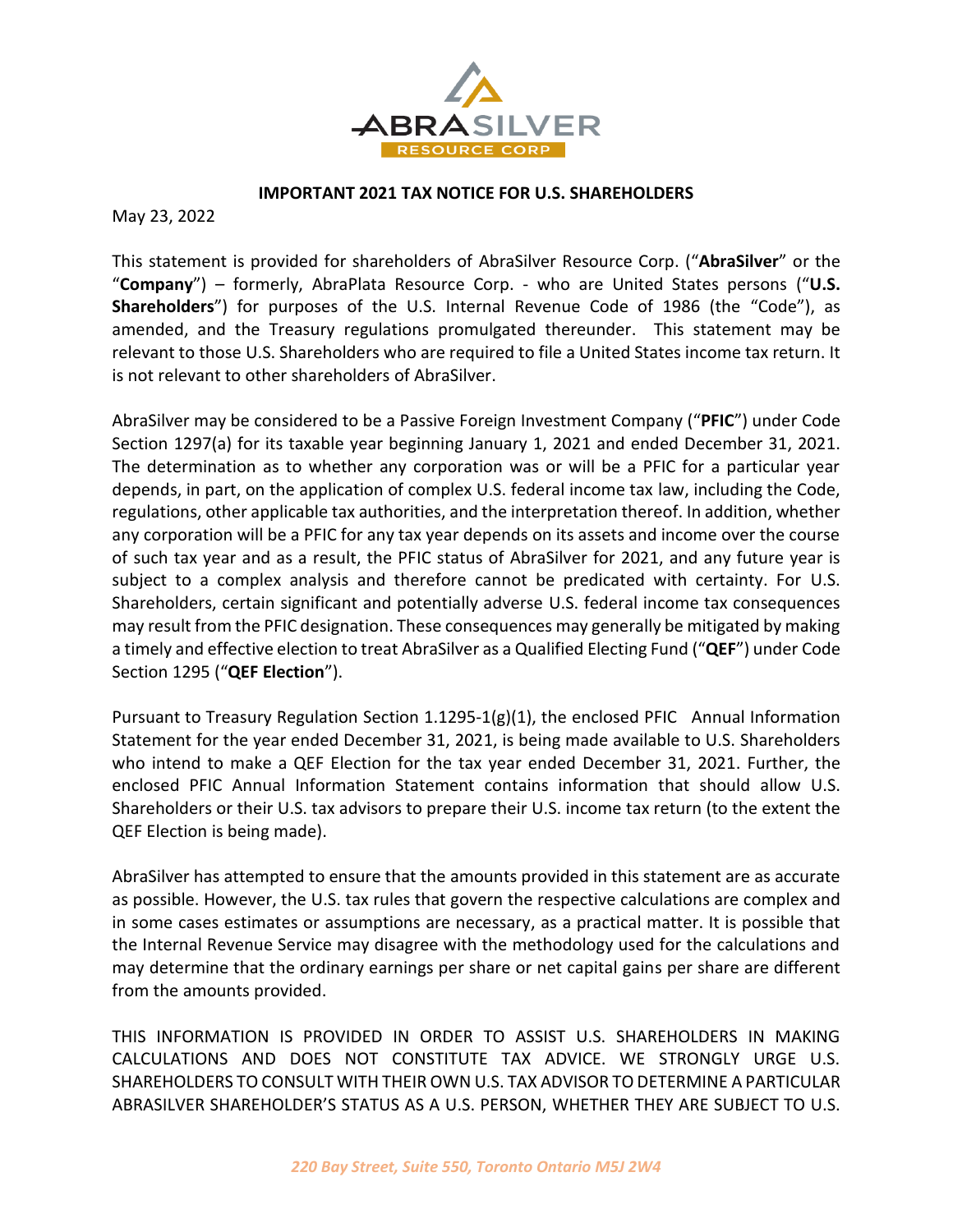

FEDERAL INCOME TAX, AND IF SO, WHETHER THEY ARE ELIGIBLE TO MAKE ANY APPLICABLE ELECTIONS PERTAINING TO THE COMPANY'S STATUS AS A PFIC. ANY DECISION TO MAKE OR NOT MAKE ANY ELECTION THAT MAY BE AVAILABLE WILL DEPEND UPON A U.S. SHAREHOLDER'S PARTICULAR TAX SITUATION AND MAY HAVE SIGNIFICANT AND CONTINUING U.S. TAX CONSEQUENCES. ABRASILVER IS UNABLE TO GIVE ADVICE IN THIS REGARD.

Information on PFIC rules and the QEF Election is available from the Internal Revenue Service, including the following webpage: https://www.irs.gov/forms-pubs/about-form-8621. Instructions to complete Form 8621 may be found at: [https://www.irs.gov/pub/irs-pdf/i8621.pdf.](https://www.irs.gov/pub/irs-pdf/i8621.pdf) Please note that the above links are valid with respect to the 2021 tax year and are subject to change by the IRS. AbraSilver does not have any control, nor does it assume any responsibility for advising U.S. Shareholders about any such changes on the IRS website. Please consult with your U.S. tax advisor to ensure that proper and most current IRS form is used.

For further information, U.S. Shareholders should consult their U.S. tax advisor or seek additional information at www.irs.gov.